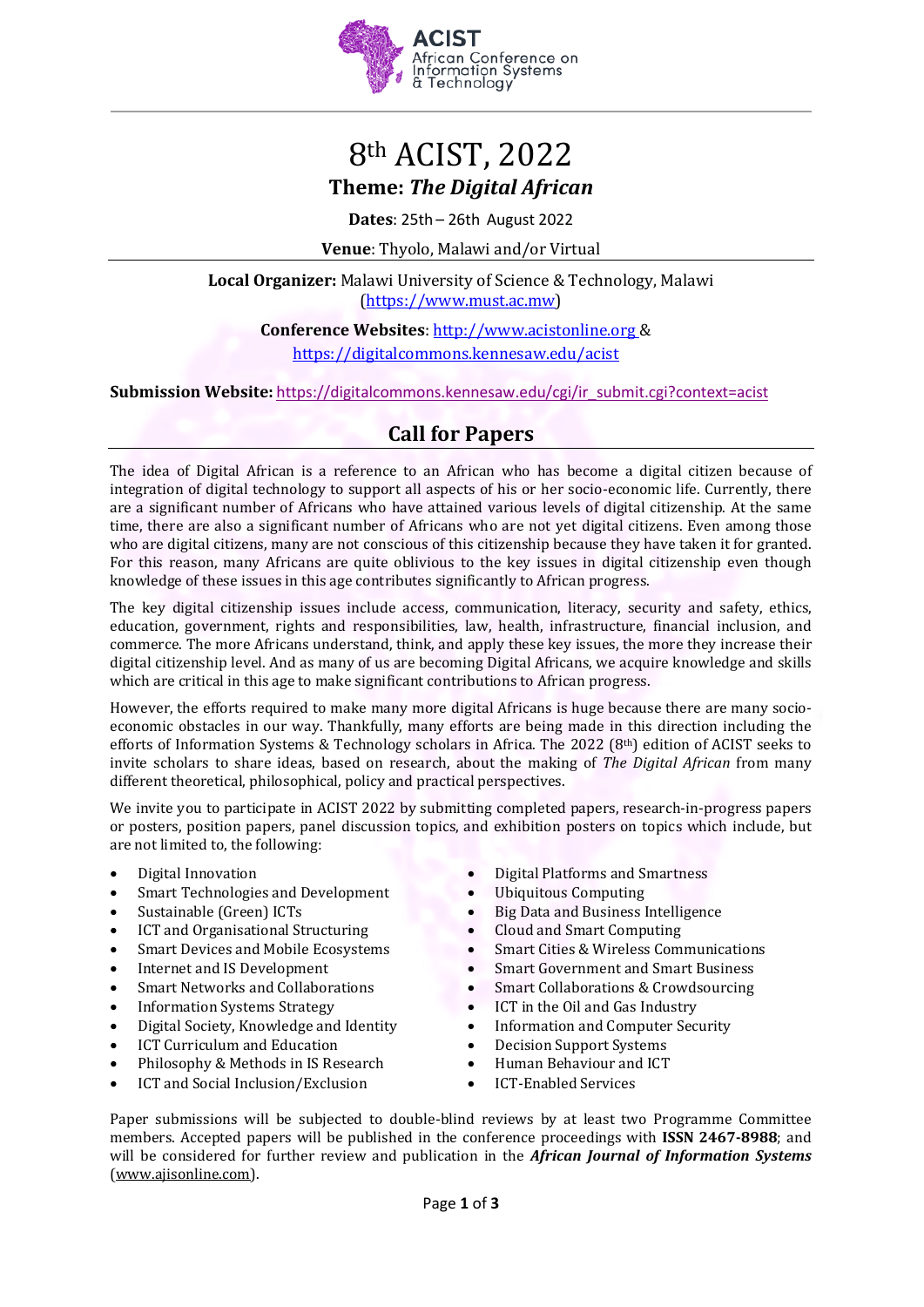

#### **ADDITIONAL INFORMATION**

| 25th - 26th August 2022    | Conference Days                                                                                                                                |
|----------------------------|------------------------------------------------------------------------------------------------------------------------------------------------|
| 8 <sup>th</sup> April 2022 | Call for Submissions                                                                                                                           |
| $21st$ June $2022$         | Deadline for Submission of Full Papers, Research-in-Progress<br>Posters, Panel Discussion Topics, Exhibition Requests                          |
| 12 <sup>th</sup> July 2022 | Notification of acceptance or rejection of Full Papers,<br>Research-in-Progress Posters, Panel Discussion Topics,<br><b>Exhibition Request</b> |
| 31 <sup>st</sup> July 2022 | Deadline for submission of Camera-ready Papers                                                                                                 |

#### **Keynote Speakers**

Gertjan van Stam (Transdisciplinary Researcher, Zimbabwe)

Phyllis Manguluti (Chief Regional Operations Officer, Telekom Networks Malawi plc)

#### **Organizing Committee**

| Wallace Chigona | Conference Co-Chair                         | University of Cape Town, South Africa      |
|-----------------|---------------------------------------------|--------------------------------------------|
| Bennett Kankuzi | Conference Co-Chair                         | Malawi University of Science & Technology, |
|                 |                                             | Malawi                                     |
| Menard Phiri    | <b>Local Organizing Chair</b>               | Malawi University of Science & Technology, |
|                 |                                             | Malawi                                     |
| Gamel Wiredu    | Programme Chair                             | Ghana Institute of Management & Public     |
|                 |                                             | Administration (GIMPA), Ghana              |
| Irwin Brown     | <b>Publications &amp; Proceedings Chair</b> | University of Cape Town, South Africa      |
| Solomon Negash  | Treasurer                                   | Kennesaw State University, USA             |